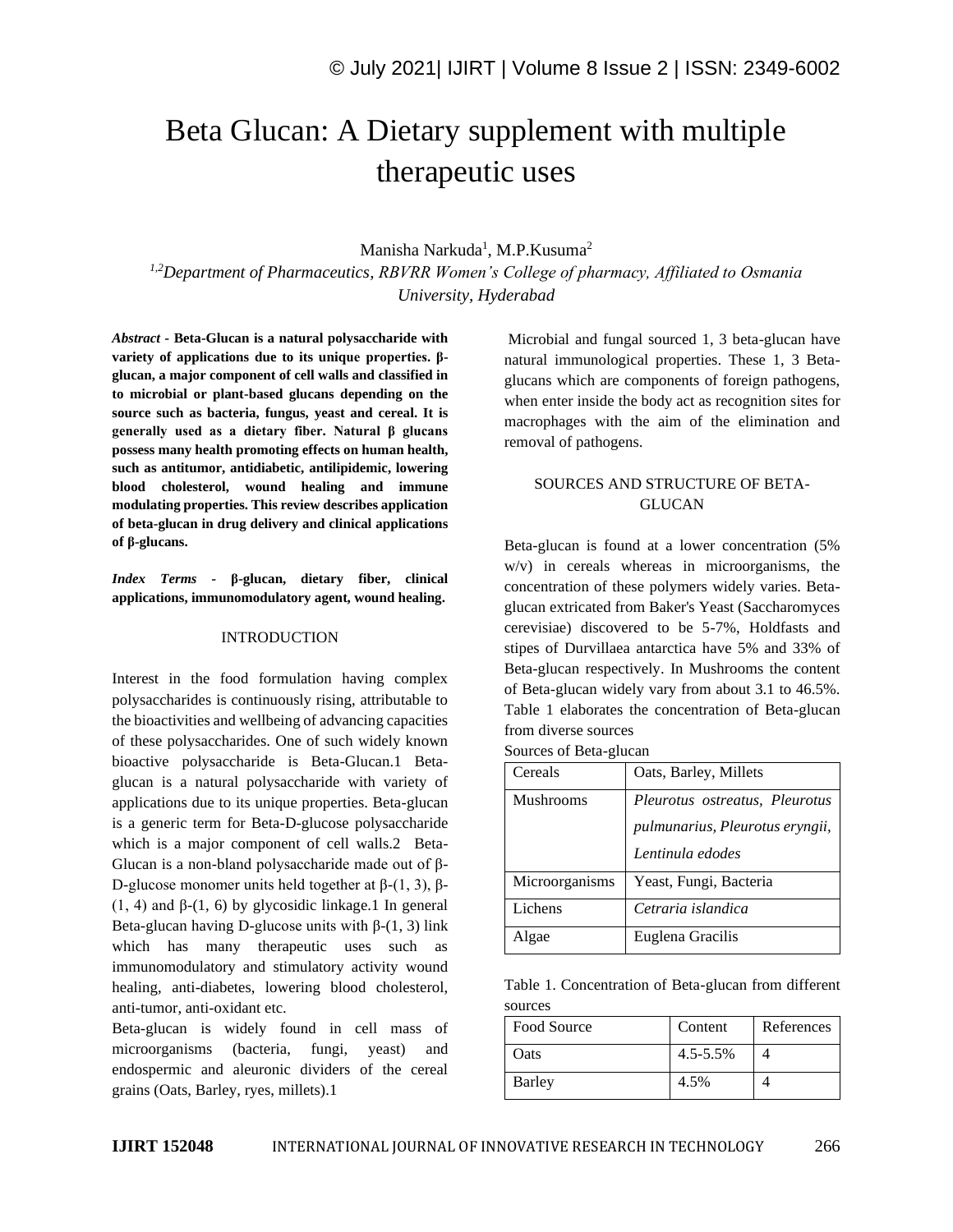| Whole rye flour               | 1.0-2.5% | 5 |
|-------------------------------|----------|---|
| Saccharomyces                 | 5%-7%    | 6 |
| cerevisiae                    |          |   |
| Euglena                       | 90%      | 6 |
| Stipes of Durvillaea          | 33%      | 7 |
| Antarctica                    |          |   |
| Holdfast of <i>Durvillaed</i> | ${<}5\%$ | 7 |
| Antarctica                    |          |   |
| Sparassis crispa              | 43.6%    | 9 |
| <i>Inonotus abliquus</i>      | 3.1%     | 8 |
| Gyrophora esculenta           | 22.7%    | 8 |
| Coriolus versicolor           | 46.5%    | 8 |

Beta-glucan extracted from various sources changes in numerous qualities, for example, glycosidic linkages, level of branching, mol. Weights and dissolvability. Beta-glucan got from Cereals are mostly mixtures of β-(1, 3) and β-(1, 4) glycosidic linkages with no β-(1, 6) linkage. Beta-glucan derived from Yeast (Saccharomyces cerevisiae) is a mixture of linear β-(1, 3) backbone with 30 residue straight chains and to these long branches are connected via  $β-(1, 6)$  linkage. Beta-glucan derived from Fungi are straight  $β-(1, 3)$ glucans with short, branched chains connected through (1, 6). Bacterial Beta-glucans have straight and unbranched  $β-(1, 3)$  D-glucan backbone, while Seaweeds derived β-glucans are species-dependent and may contain straight chain  $β-(1, 3)$  residues or the straight chain backbone together with high level  $\beta$ -(1, 6) backbone.1 The chemical structures of β-glucan got from various sources are appeared in figure 1





Figure 1. The chemical structure of Beta-glucan from different sources. (A)Beta-glucan from bacteria; linear β-1,3 backbone with no branches; (B) Beta-glucan from cereals, or linches; linear β-1,3 or β-1,4, backbone with no branches; (C) Beta-glucan from seaweeds;  $\beta$ -1,3backbone with  $\beta$ -1,6 branches; (D)  $\beta$ glucan from fungus or yeast β-1,3 backbone with β-1,6branches that are short (fungus) or long (Yeast).1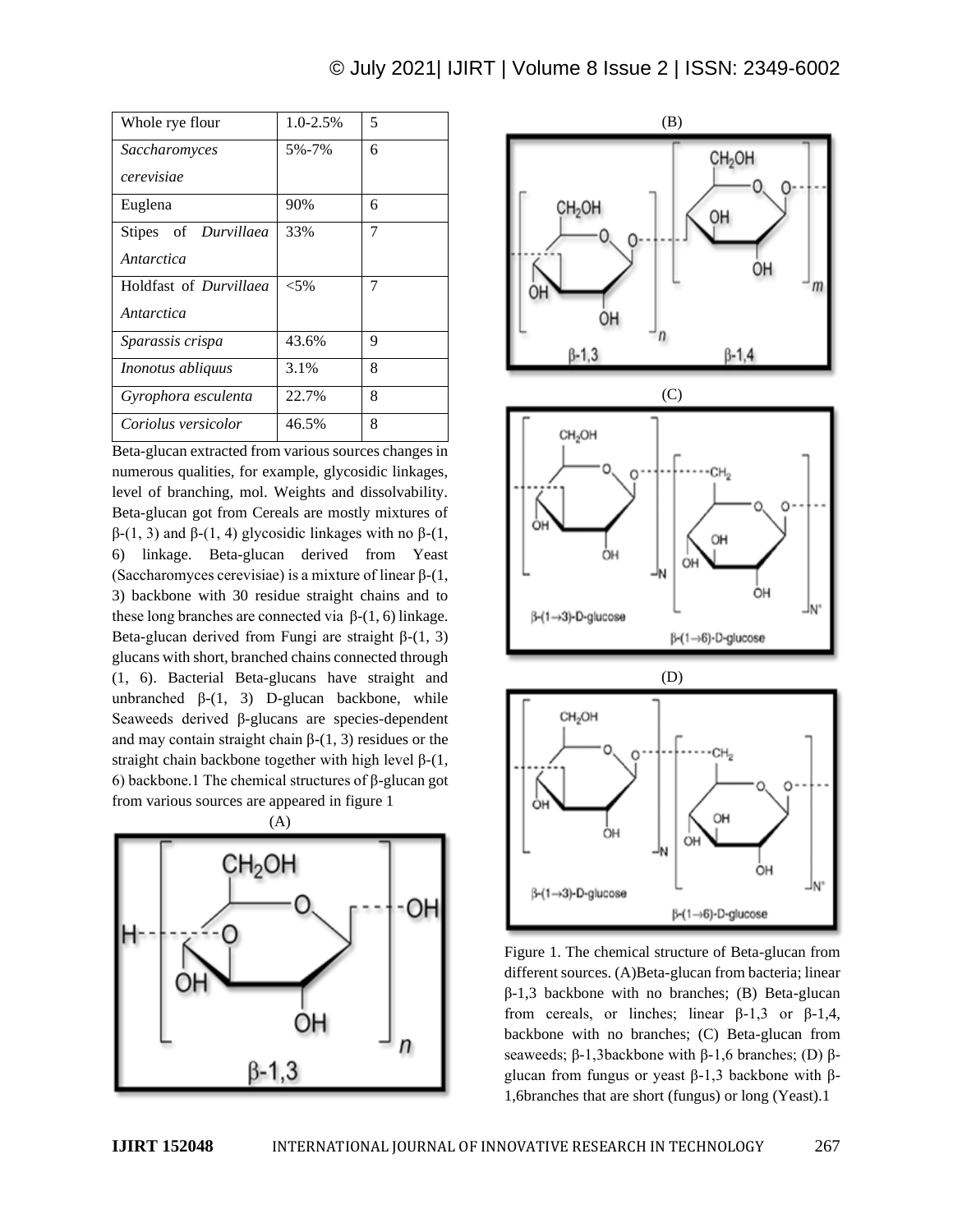Beta-glucans are Semi-crystalline polysaccharides, based on origin and processing method used in their extraction and modification they can exist in a range of conformations like a single, double, triple helices and random coils (figure 2).1 Crystallinity of these polysaccharides can be studied using X-ray Diffraction (XRD).2Bacterial, fungal and yeast-based Beat-glucans are insoluble in water whereas cereal sourced Beta-glucans are soluble in water.



Figure 2. Conformation of Beta-glucan:1



Figure 3. Extraction and purification of Beta-glucan:1

#### PHAGOCYTIC ACTION OF BETA-GLUCAN

Beta-glucan when taken orally, it passes through the stomach virtually unchanged. Macrophages present in mucosal lining of the intestinal wall pick up betaglucan through beta-glucan receptors, which result in release of cytokines and induced systematic immune activation. When taken orally beta-glucan prevent the absorption of cholesterol from stomach and intestines. When taken as injectables, they stimulate immune system by increasing concentration of infection preventing chemicals.3

## ABSORPTION OF BETA-GLUCAN

Beta-1,3-glucan showed best results when taken on an empty stomach. Radio-labelled studies have shown that both small and large fragments of beta glucan were found in serum which indicates that they are absorbed from the intestinal tract. Insoluble whole glucan particles were physically transported to gutassociated lymphoid tissue (GALT) by M cells within the payer's patches.3

# APPLICATIONS OF Β-GLUCAN IN DRUG DELIVERY

The structure controlling ability of 1,3-β-glucan based carriers has encouraged the application of these glucans in drug delivery. The glucans can be used as gels, nanoparticles, microparticles or complexes.2

## ENCAPSULATION WITHIN GELS

Curdlan a neutral, essentially linear,  $(1\rightarrow 3)$ -β-glucan is commonly used for formation of gels. For the encapsulation of curdlan gels drugs such as indomethacin, salbutamol sulphate, theophylline and prednisolone have been used.2 Invitro Drug release from the tablets prepared from spray-dried particles of curdlan/theophylline was observed to have sustained action with a cumulative release of 58% at 8hr.10

#### MICROPARTICLES AND NANOPARTICLES

Nanoparticles are typically used in drug delivery applications because of high drug encapsulation efficiency, controlled drug release and incorporation of diagnostic agents. Glucan microspheres can be used for delivering various payloads such as proteins, DNA, SiRNA and small molecules. These small molecules are not easily entrapped within in these glucan microspheres and thus the nanoparticles usage is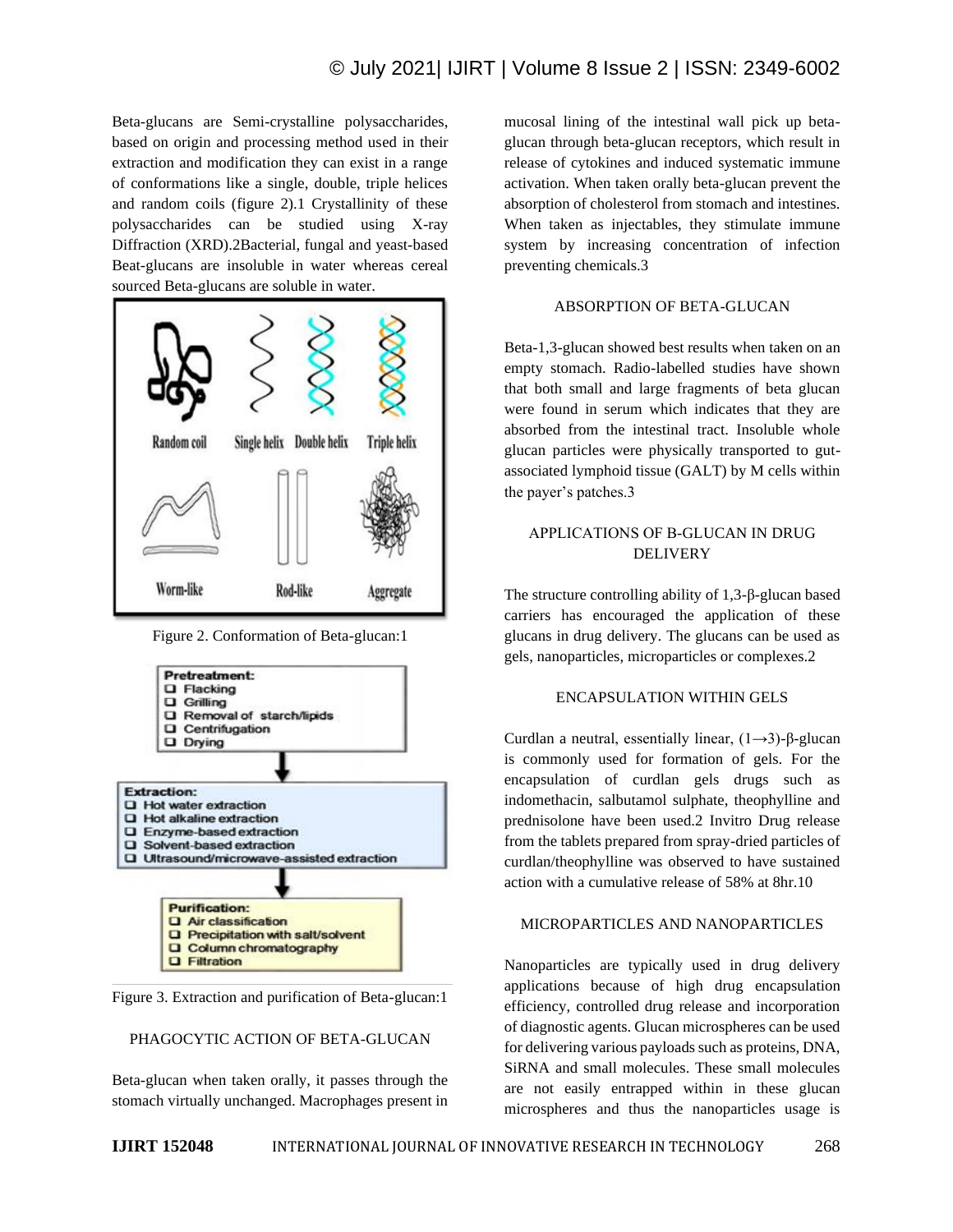necessary. These nanoparticles can then be loaded in Glucan microspheres for enhanced uptake.2

Curdlan was used to synthesize nanoparticle formulation for encapsulating curcumin, a water insoluble compound with its promising anticancer activity. This delivery of curcumin has shown enhanced activity by encapsulating it within the curdlan to form 50nm nanoparticles.2

These results demonstrate that curdlan complexed nanoparticles can be one of the promising system for the loading and intracellular release of hydrophobic drugs for various therapeutic applications.

## GLUCAN COMPLEXES WITH POLYNUCLEOTIDES

Polynucleotides have various applications in drug delivery such as it is used as active therapeutic agent, but one of its disadvantages is its rapid degradation in vivo. Thus, polynucleotide encapsulation has become a necessity in order to maintain their function. Due to the helix forming capabilities 1, 3 beta glucans are preferred for the formation of complexes.2

Curdlan gels are also used for developing protein delivery devices. As the temperature required to form curdlan gels should be lowered, this property is taken as advantage for encapsulation of protein.11

# CLINICAL APPLICATIONS OF BETA-GLUCAN

# BETA-GLUCAN AS IMMUNOMODULATING AGENTS

Beta-glucans are strong immunomodulators showing both innate as well as adaptive immunity. The main function of innate immunity is to recognise and respond against the pathogens invading our body and controlling infection. 1,3 and 1,5 Beta-glucans bind to its receptor Dectin-1, which initiates and regulates the innate immunity response. 12-14

## Diabetes

By performing animal studies and clinical trials, it was found that both oat and fungal beta-glucans showed reduced blood glucose concentration after oral administration. Studies show that beta-glucan isolated from oats lowers the postprandial glycemia. Studies also showed that oat bran flour is more effective that compared to oat crisp, as it has trice higher beta-glucan content.3

#### Hypertension

Beta-glucan has the ability to reduce hypertension. In genetically modelled rats with spontaneous hypertension (SHR), 5% Shitake (Lentinus edodes) or maitake (Grifola frondosa) diet was given. The results showed decrease in the mean systemic blood pressure. In Zuker fatty rats administration of whole maitake basidiocarps and the water-soluble extract showed decrease in blood pressure.3

## Hyperglyceridemia

Oats was first found to have a cholesterol-lowering effect and the active component was found to be Betaglucan. Oat's beta-glucan reduced both serum total cholesterol and LDL cholesterol.15

## Tumor suppression

In Japan since 1986 1,3 Beta-glucans has been used in cancer therapy (in gastric, lung and cervical cancer).16 According to some animal studies Lentinan and pachymaran were found to exhibit high tumour ratio of 99.6%. Besides Lentinan and pachymaran, other 1,3 beta-glucans have also exemplified tumour suppression.17 Some of the prominent examples include scleroglucan with an inhibition ratio of 90%, curdlan with 99-100%,18 inhibition, Grifolan with 97.9%,19 inhibition ratio and 1,3-Beta-glucans from Agaricusblazei with inhibition of 99.3%.20 Animal studies also proved that combination of 1,3-betaglucan and antibodies in tumor therapy provided effective results than compared to treatment with antibodies alone.21

## Infection prevention

Since 1, 3-beta-glucans can induce inflammatory and immune responses, these can be used to prevent most common infections caused by bacteria and fungi and provide infection resistance. It was observed that 1,3 beta-glucans were able to translocate from oral administration to systemic circulation and were able it increases the secretion of interleukins, improved expression of dectin-1 on macrophages. When 1, 3 beta-glucan was administered to mice its resistance towards Staphylococcus aureus was increased from 70% to 97%. 1, 3-beta-glucan improves innate immunity by enhancement in humoral immunity as indicated by changes in the serum IgM and IgA levels.22,23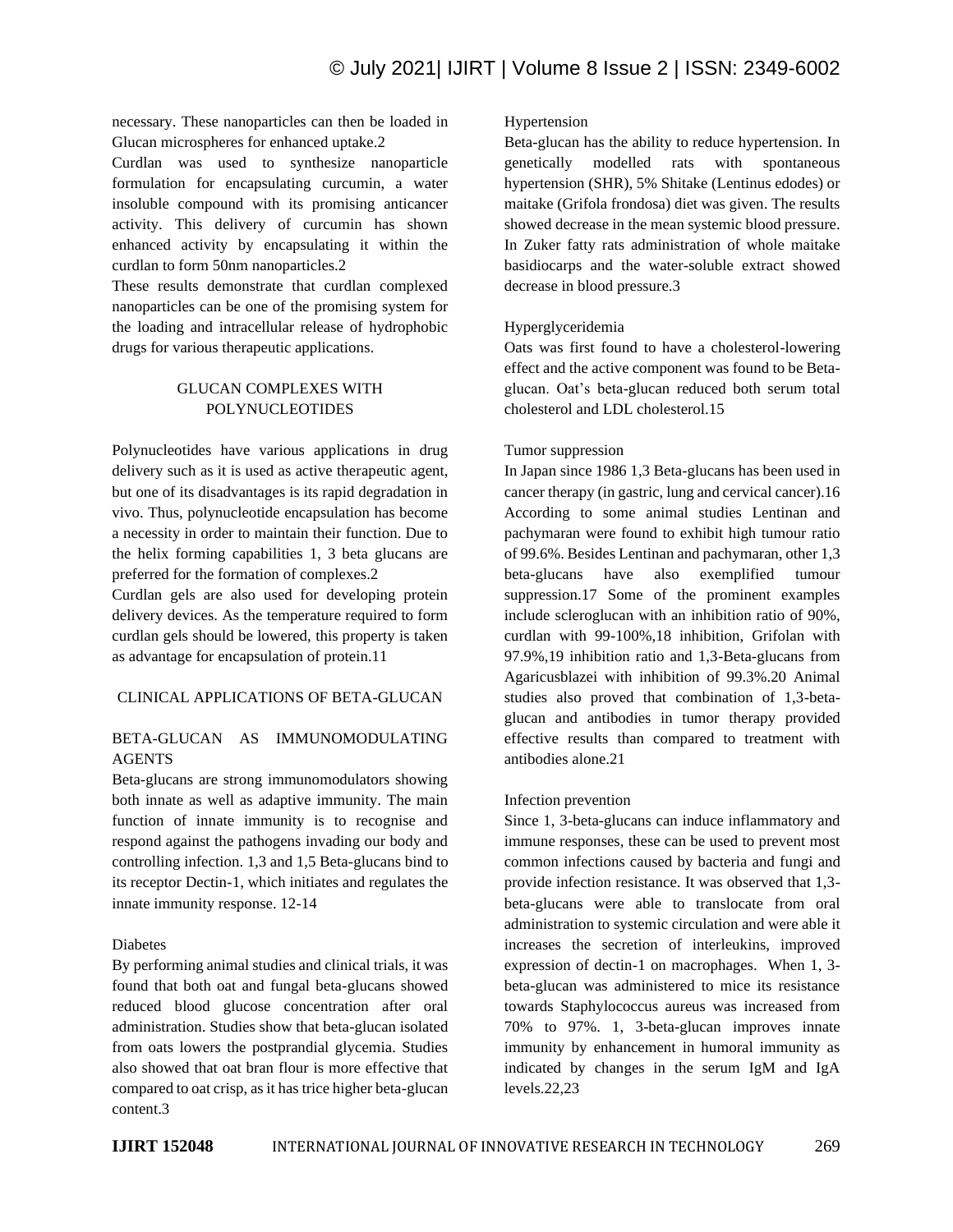# Wound healing

Beta-glucans were found to show effective wound healing activity. They impact on wound healing by recruiting macrophages at the site of wound and by increasing collagen deposition. In children suffering from partial thickness burns beta glucan collagen matrix wound dressings were used, which reduced the analgesic requirements and repetitive dressing changes. Many composites of beta glucan were produced using poly vinyl alcohol and chitosan, which accelerated the healing process and reduced the healing time by 48% than compared to cotton gauze.3

#### Antimicrobial Effect

Beta-glucans obtained from oats has been demonstrated to have antimicrobial effect against E. coli and B. subtilis. Comparison of cationic and native beta-glucans were studied. Native beta-glucan was seen to inhibit the growth of these bacteria approximately by 35%, while cationic was seen to cause 80% in both microorganisms, indicating that beta-glucan amination promotes antimicrobial effects. In the same study it was observed that cationic betaglucan has been seen to be more effective against E. coli (gram negative) than B. subtilis (gram positive) as the interaction of the polycations with the negatively charged bacteria surface, altering membrane permeability and thereby inhibiting growth.24

## Radiation Exposure

Beta-glucan isolated from the yeast cell wall polysaccharides which is entirely made of beta (1,3), linked together in linear chains with a variable frequency of beta $(1,6)$  -linked sidechains is popularly known as biological response modifier (BRM). Beta glucan was demonstrated to have a specific hematopoietic activity. Mice receiving lethal dose 900-1200cGy of radiation was able to survive due to enhanced combinational anti-infective activity and hematopoietic stimulating activity.3

## Septic shock

Beta glucan has the ability to reduce septic shock by the mechanism of the immune enhancement. Onderdonk et.al investigated on the ability of the yeast beta-glucan to reduce septic shock using in vivo models and they found that mice were protected from the specific infection from E. coli or S. aureus bacteria as they were four to six hours prior injected with PGGglucan.23

#### Allergic Rhinitis

Allergic Rhinitis is caused by an IgE-mediated allergic inflammation of the nasal mucosa. When yeast betaglucan was orally administered, they decreases the levels of IL-4 and IL-5 cytokines responsible for the clinical manifestation of this disease, while increasing Il-12 levels. These studies shows that glucan has role in treatment in patients with allergic diseases.3

## Arthritis

Studies showed that yeast-derived glucan causes a decline in oxidative tissue damage during the process of arthritis diseases, which suggests a role in the treatment of arthritis.3

#### ADDITIONAL APPLICATION

1. Cereals, mushrooms and yeast facilitates bowel motility and can be used in the amelioration of intestinal problems (particularly constipation).3

2. Oats, barley and edible mushrooms beta-glucans decreases the level of serum cholesterol and liver lowdensity lipoproteins and reduces cardiovascular diseases hazards.3

3. Beta-glucan found in baker's yeast and certain fungi have anti-cancer properties.3

4. Beta-glucan is also promoted as a dietary supplement for weight loss, beta-glucan have some effect on effective glycemic index and insulin response.3

#### SAFETY CONCERNS WITH BETA-GLUCANS

Beta-glucans are safe in adults when administered or taken orally or injectable used for short period of time.3

Some of the potential side effects of Beta-glucan when administered orally are not known. When used by injection, Beta-glucan can cause chills, fever, headache, joint pains, nausea, vomiting, dizziness, rashes and increased urine. Beta-glucan causes thickening of the skin of the hands and feet in AIDS patients.25,26.

#### DRUG INTERACTIONS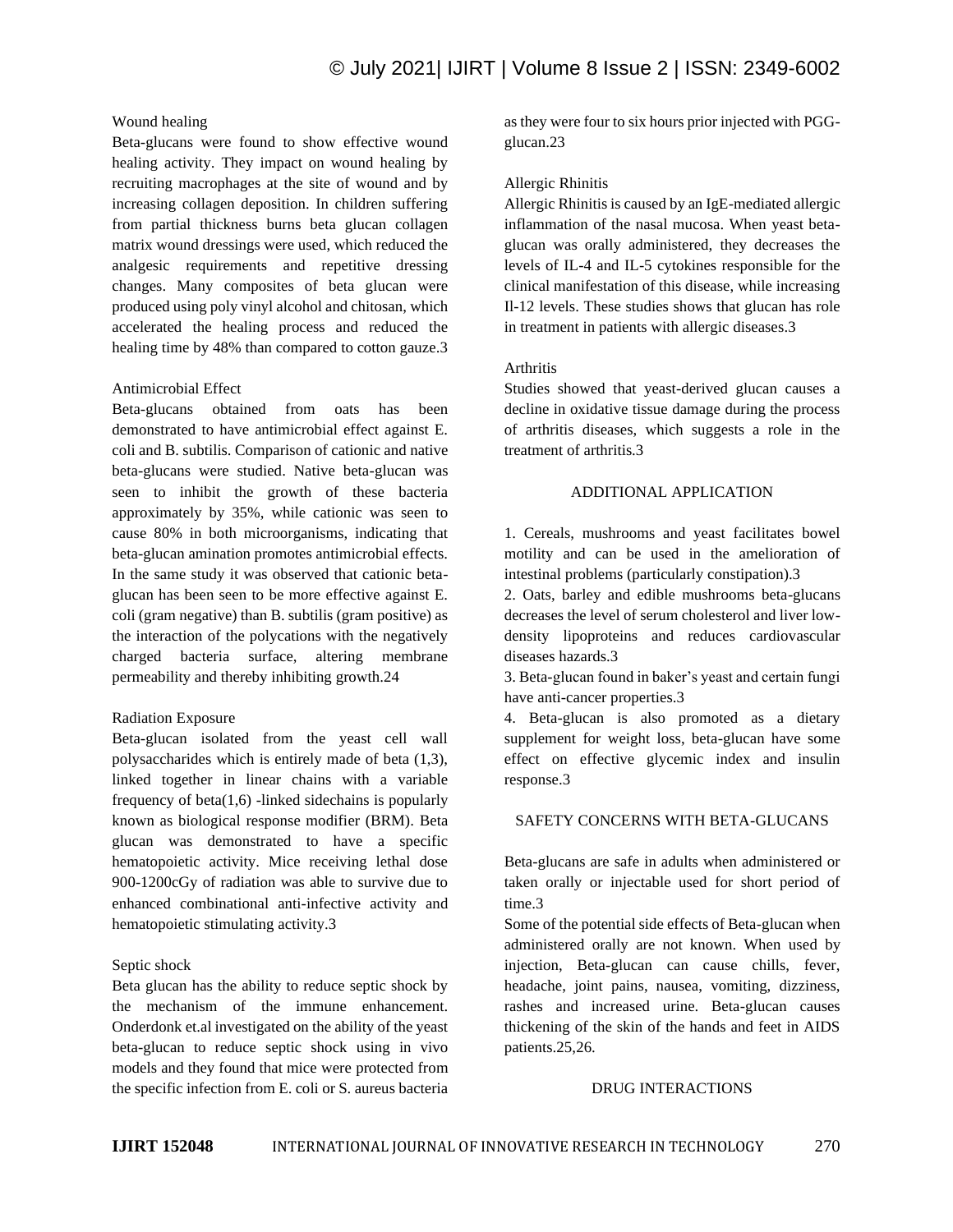Beta-glucan was observed to have drug interaction with diclofenac, etodolac, flubiprofen, ibuprofen, indomethacin, meclofenamate, piroxicam, aspirin.3

#### **CONCLUSION**

Beta-glucans are sugars that have medicinal use. β-Glucan is a generic term for β-D-glucose polysaccharide, a major components of cell walls of bacteria, fungus, yeast and has the ability to stimulate immune system. β-glucans are used for high cholesterol, diabetes, cancer, and HIV/AIDS. βglucans are also used as immunity booster in people weak defense mechanism, conditions such as chronic fatigue syndrome, or physical and emotional stress; or by treatments such as radiation or chemotherapy. βglucans are also used for colds (common cold), flu (influenza), H1N1 (swine) flu, allergies, hepatitis, Lyme disease, asthma, ear infections, aging, ulcerative colitis and Crohn's disease, fibromyalgia, rheumatoid arthritis, and multiple sclerosis. β-glucans can be administered by IV (intravenously) or by injection into the muscle, to treat cancer and to boost the immune system in people with HIV/AIDS and related conditions. β-glucans are also given by IV to prevent infection in people, after surgery.

#### ACKNOWLEDGEMENT

The authors are thankful to Prof. M. Sumakanth, the principal of RBVRR women's college of pharmacy, Hyderabad.

#### CONFLICT OF INTEREST

The authors declare no conflict of interest

#### ABBREVIATIONS

XRD: X-Ray diffraction; GALT: Gut associated lymphoid tissue; DNA: Deoxyribonucleic acid; Si RNA: Small interfering RNA; LDL Cholesterol: Low density lipoprotein Cholesterol; BRM: Biological responce modifier; Il: Interleukin; HIV/AIDS: Human immunodeficiency virus infection and acquired immune deficiency syndrome; IV: Intravenously.

#### **REFERENCES**

- [1] Ramandeep kaur, Minaxi Sharma, Dawei ji, Min Xu, Dominic Agyei. Structural Features, Modification, and Functionalities of Beta-Glucan. MDPI. 2019.
- [2] Mohith S. Verma, Frank X. Gu. 1, 3-Beta-Glucans: Drug Delivery and pharmacology. INTECHOPEN. 2012.
- [3] 3.Sandeep Rahar, Gaurav Swami, Navneet Nagpal, Manisha A.Nagpal, Gagan Shah Singh. Preparation, characterization and biological properties of Beta-Glucans. Journal of Advanced Pharmaceutical technology and Research. 2011;2(2): 94-103.
- [4] Cho K.C, White P.J. Enzymatic analysis of βglucan content in different oat genotypes. Cereal Chem. 1993;70:539–542.
- [5] Ragaee S., Campbell G., Scoles G., McLeod J., Tyler R. Studies on rye (Secale cereale L.) lines exhibiting a range of extract viscosities. 1. Composition, molecular weight distribution of water extracts, and biochemical characteristics of purified water-extractable arabinoxylan. J. Agric. Food Chem. 2001;49:2437–2445
- [6] Barsanti L., Vismara R., Passarelli V, Paolo Gualtieri. Paramylon (β-1,3-glucan) content in wild type and WZSL mutant of Euglena gracilis. Effects of growth conditions. J. Appl. Phycol. 2001;13:59–65.
- [7] Bobadilla F., C Rodriguez-Tirado, Monica Imarai, Maria Jose Galotto.Soluble β-1,3/1, 6 glucan in seaweed from the southern hemisphere and its immunomodulatory effect. Carbohydr. Polym. 2013;92:241–248.
- [8] Lee Y.-T., Kim Y.-S. Water-solubility of βglucans in various edible mushrooms-research note. Cereal Chem. 2005;10:294–297.
- [9] Park H.-G., Shim Y.Y., Choi S.-O., Park W.-M. New method development for nanoparticle extraction of water-soluble  $\beta$ -(1→3)-D-glucan from edible mushrooms, Sparassiscrispa and Phellinus linteus. J. Agric. Food Chem. 2009;57:2147–2154.
- [10]Kanke M, Koda K, Koda Y, Katayama H. Application of curdlan to controlled drug delivery I the preparation and evaluation of theophylline containing curdlan tablets. Pharm Res. 1992 Mar;9(3):414-8.
- [11] Renn DW. Purified curdlan and its hydroxyalkyl derivatives: preparation, properties and